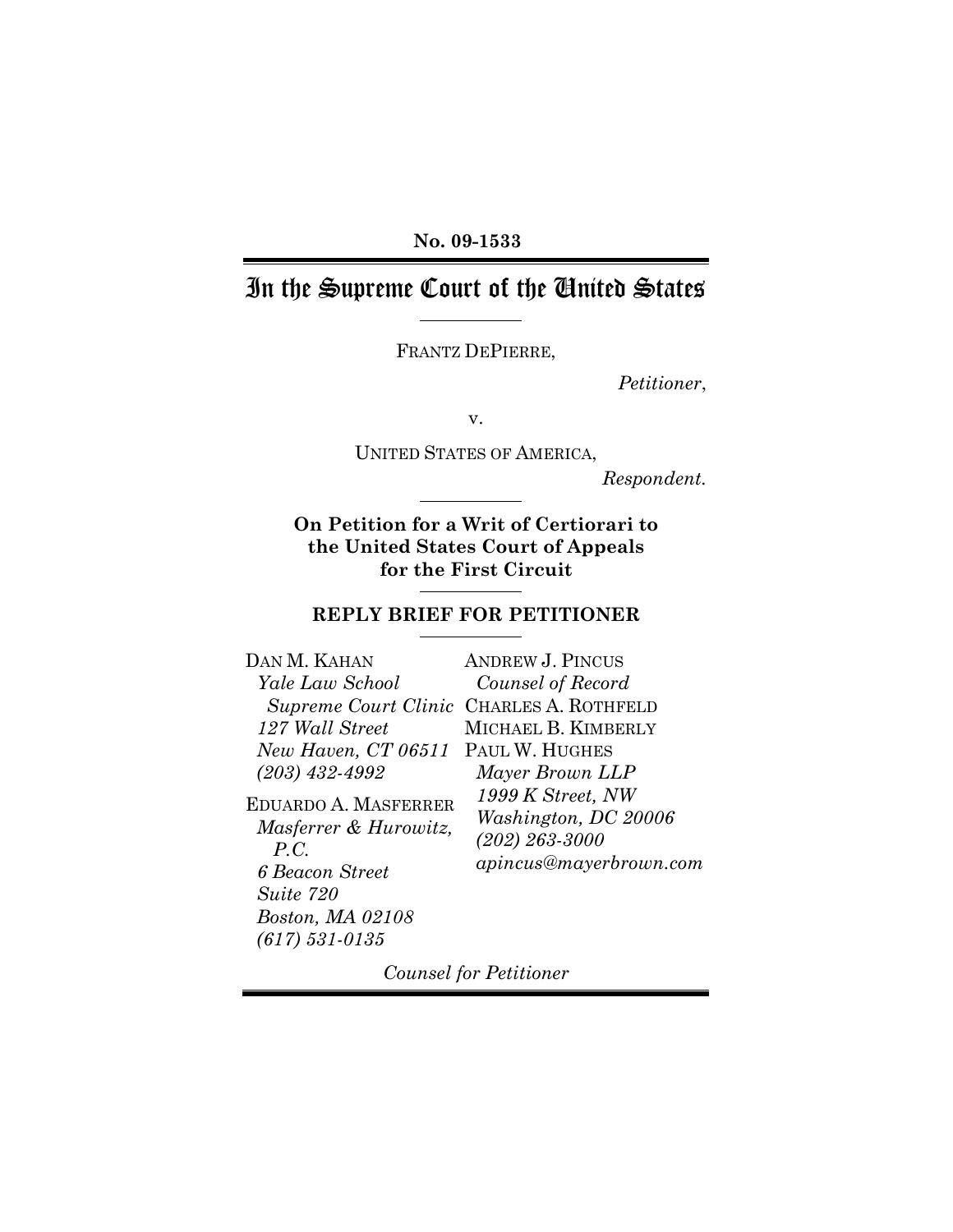### **TABLE OF CONTENTS**

| A. The Court Of Appeals Expressly<br>Refused To Rest Its Decision On The<br>Factual Argument Advanced By The |
|--------------------------------------------------------------------------------------------------------------|
| <b>B.</b> Substantial Record Evidence Indicates<br>That The Substance Here Was Not                           |
|                                                                                                              |

i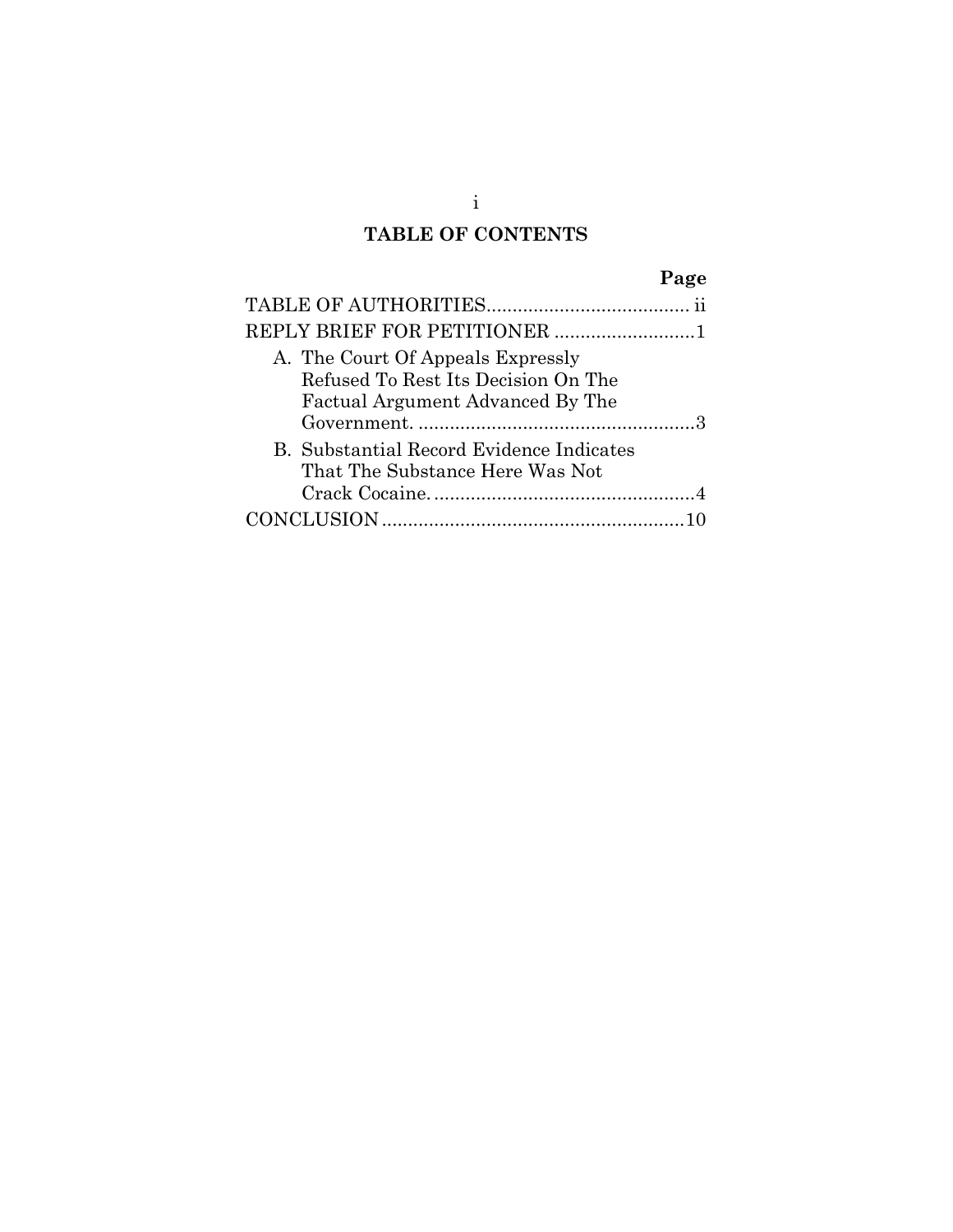## **TABLE OF AUTHORITIES**

**Page(s)**

#### **CASES**

| Christian Legal Soc'y v. Martinez,     |
|----------------------------------------|
|                                        |
| United States v. Anderson, 452 F.3d 66 |
|                                        |

### **STATUTES, RULES AND REGULATIONS**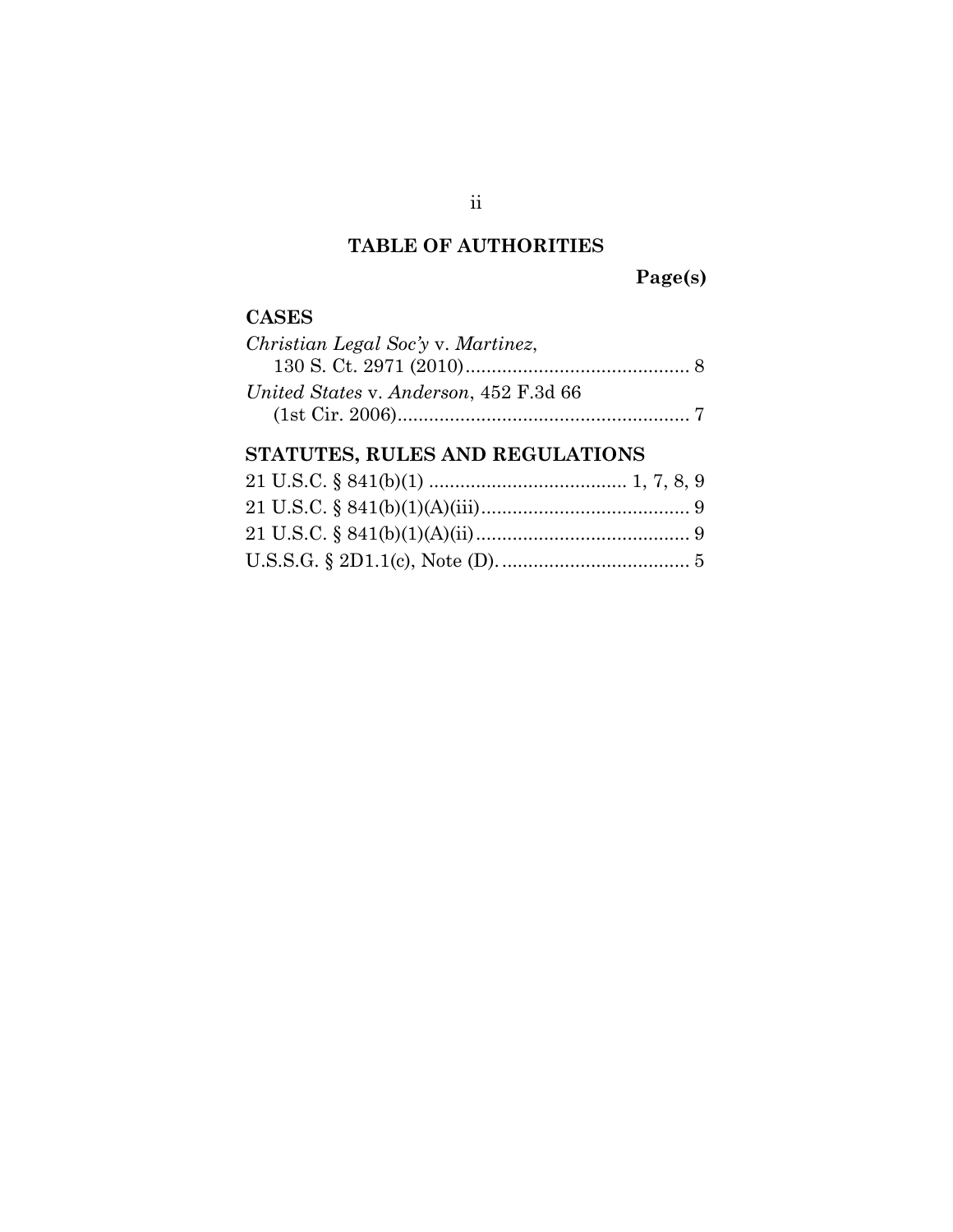#### **REPLY BRIEF FOR PETITIONER**

The government acknowledges (Opp. 6, 8) the deep, persistent conflict among the courts of appeals with respect to the question presented in the petition—whether the term "cocaine base" in 21 U.S.C. § 841(b)(1) encompasses every form of alkaloid cocaine (that is every form of cocaine that is chemically basic), or instead only "crack" cocaine (one specific kind of alkaloid cocaine). Indeed, six courts of appeals have concluded that "cocaine base" includes all forms of cocaine that are chemically basic. Five courts of appeals hold that the phrase refers only to "crack cocaine" (or, in the D.C. Circuit, potentially any smokeable form of cocaine). See Pet. 13–17.

The government's opposition does not dispute the very substantial importance of the question presented. Thousands of individuals are sentenced every year to the mandatory minimum sentences prescribed by Section 841(b)(1). See Pet. 18–19. The applicability of these mandatory minimums turns principally on the proper definition of "cocaine base." In light of the conflict among the courts of appeals, whether a defendant is sentenced under Section 841(b)(1)'s substantial mandatory minimum provisions often turns exclusively upon the jurisdiction in which the defendant is tried.

The government's sole basis for opposing certiorari is its assertion that "the arguments and evidence at trial" supposedly demonstrate "that the substance in this case was, in fact, crack." Opp. 9. That contention simply is not supported by the record—indeed, it rests on a serious misreading of the proceedings below—and, in addition, provides no basis for denying review and leaving the lower courts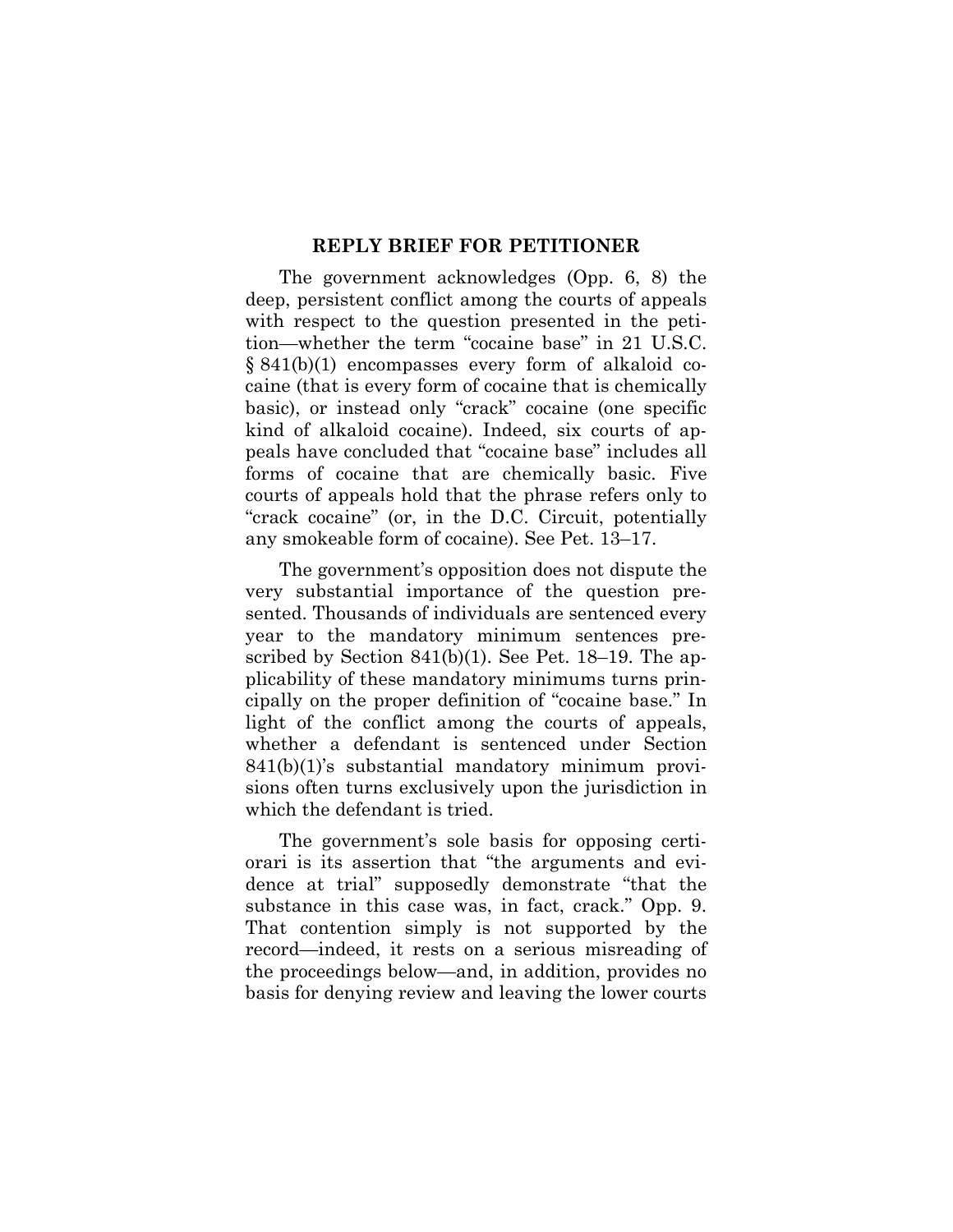in a state of disarray with respect to this very important issue.

It is, of course, true that there was no finding below that the substance here was *not* crack cocaine but that is because the government argued successfully that no finding regarding the particular type of cocaine base at issue here was required. Like the defendant who kills his parents and then begs for mercy as an orphan, the government, having prevailed on its claim that the question whether the cocaine base was specifically crack was irrelevant, cannot now contend that review by this Court is inappropriate because the substance might be crack after all.

Indeed, the nature of the cocaine involved here was a disputed issue at trial, and the court of appeals—recognizing the legitimacy of that dispute refused to rest its judgment on the very factual argument that the government now advances before this Court. That is because the record contains substantial evidence indicating that the cocaine in fact was *not* crack. If petitioner's interpretation of the statute is correct, the lower courts will, of course, have to determine on remand whether or not the transaction in question involved specifically crack. But given the record below, there simply is no basis for presuming the outcome of that determination now, and denying petitioner—and the thousands of other similarly situated individuals—the opportunity to argue the evidence before the district court, as required by the proper interpretation of the statute. Review by this Court accordingly is warranted.<sup>1</sup>

<sup>&</sup>lt;sup>1</sup> The government suggests (Opp. 9 n.3) that its argument against review in this case is similar to the reasons advanced for denying prior petitions raising this issue. See Pet. 20 n.10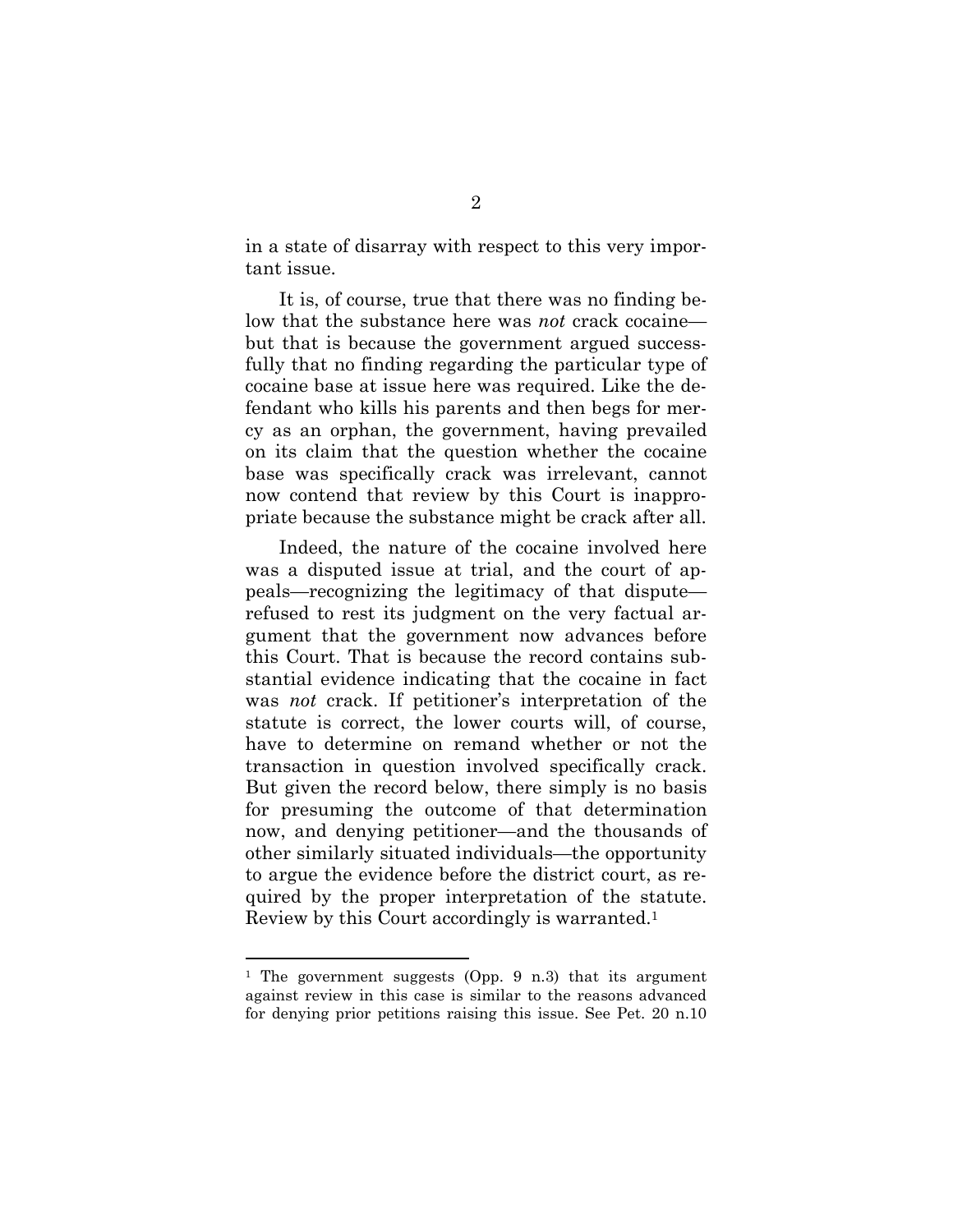#### **A. The Court Of Appeals Expressly Refused To Rest Its Decision On The Factual Argument Advanced By The Government.**

The government argued in the court of appeals that there was no need for that court to address petitioner's legal argument that the mandatory minimum statute requires a finding that the substance was crack cocaine. The government asserted there, as it does here, that the court could have found that the type of cocaine involved in petitioner's transaction was, indeed, crack. See Gov't Ct. App. Br. 23.

The court of appeals refused to rest its decision on that ground. The First Circuit acknowledged that "some evidence indicates the substance here was crack and at sentencing the judge repeatedly referred to it as crack" but concluded that "to rely on that would needlessly raise an evidentiary issue that DePierre contests." Pet. App. 10a. The court of appeals also recognized that it had an obligation to eliminate any "doubts about the continued vitality of binding circuit precedent as to the meaning of the statute." *Ibid*.

Given what the First Circuit itself recognized as the contested "evidentiary issue" regarding the type of cocaine involved here, this Court should similarly reject the government's invitation to leave the law in a state of confusion. It should grant review to resolve

<sup>(</sup>discussing cases). That simply is not true. Each of those cases featured lower court determinations that would have prevented this Court from reaching the issue of statutory construction for example, harmless error determinations or express findings by the lower courts that the offenses involved crack cocaine. There are no such lower court determinations here—rather, the court of appeals expressly refused to make such a determination in this case, as we explain below.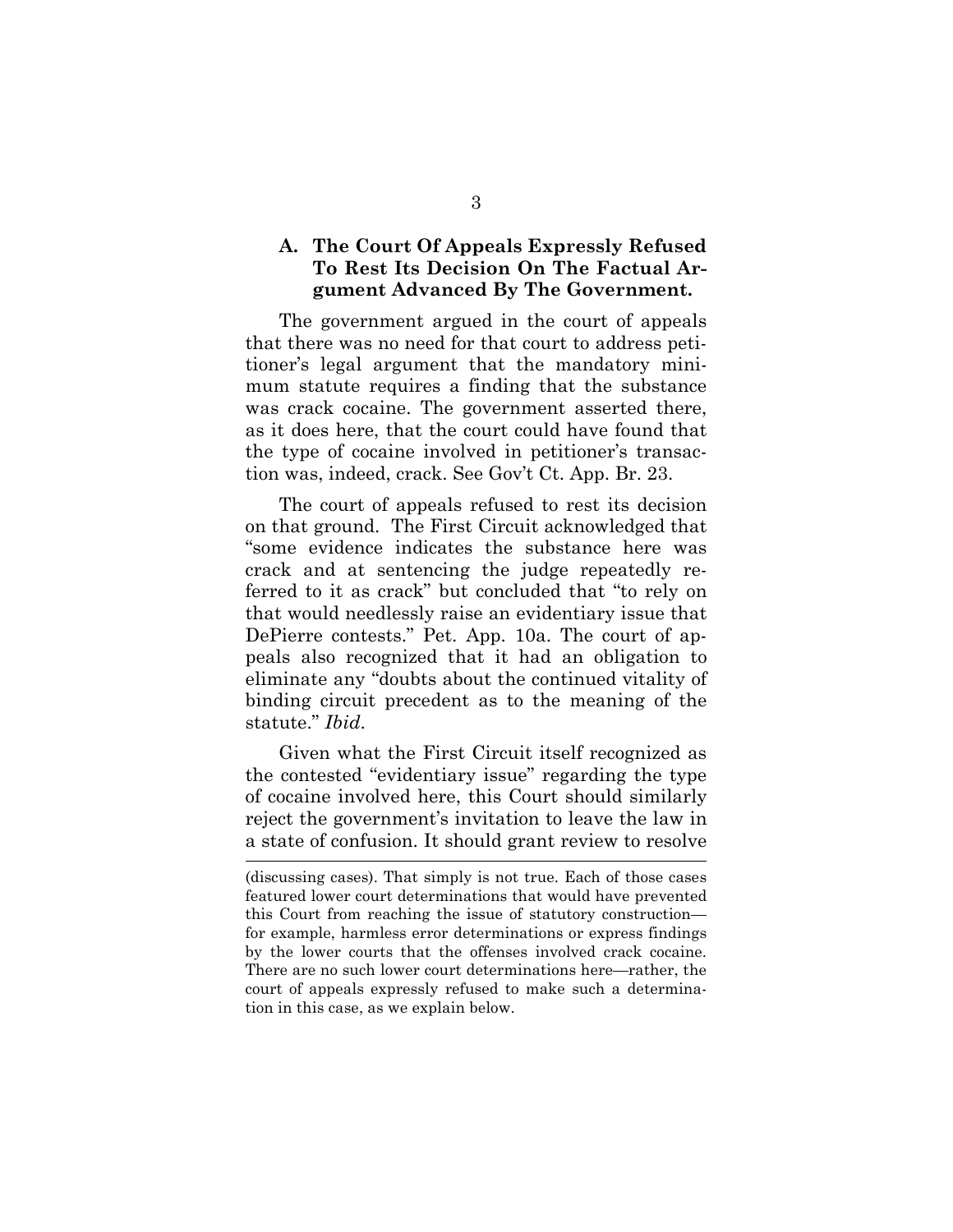the stark conflict among the courts of appeals with respect to the question presented.

The First Circuit's approach in this case also undercuts the government's suggestion (Opp. 11) that as a practical matter, cocaine base sold in this country is virtually always crack cocaine. If that were true, the lower courts would have no occasion to address the legal issue presented here—the government would simply demonstrate that the substance *was* crack cocaine, and obviate the need to address the issue, or courts would adopt the course suggested by the government here and decline to reach the legal issue because the record made clear that the substance involved was crack. The fact that the legal issue has been addressed by the lower courts with such frequency (Pet. 14–17), and that numerous commentators (*id*. at 19–20) have urged resolution of the conflict by this Court, thus casts substantial doubt on the government's claim that crack cocaine is virtually always present.

#### **B. Substantial Record Evidence Indicates That The Substance Here Was Not Crack Cocaine.**

The government's argument also falls short on its own terms, because the evidence in the record provides substantial reason to doubt that the substance petitioner distributed was crack. Given the lack of clarity in the record, there is no justification for declining to review the question presented.<sup>2</sup>

<sup>2</sup> The government states that "[e]ven now" petitioner "never suggests that the substance he sold to the" confidential informant was a form of cocaine base other than crack. Opp. 11. As we discuss below, however, petitioner made that precise argument at trial—in questioning witnesses and in closing argu-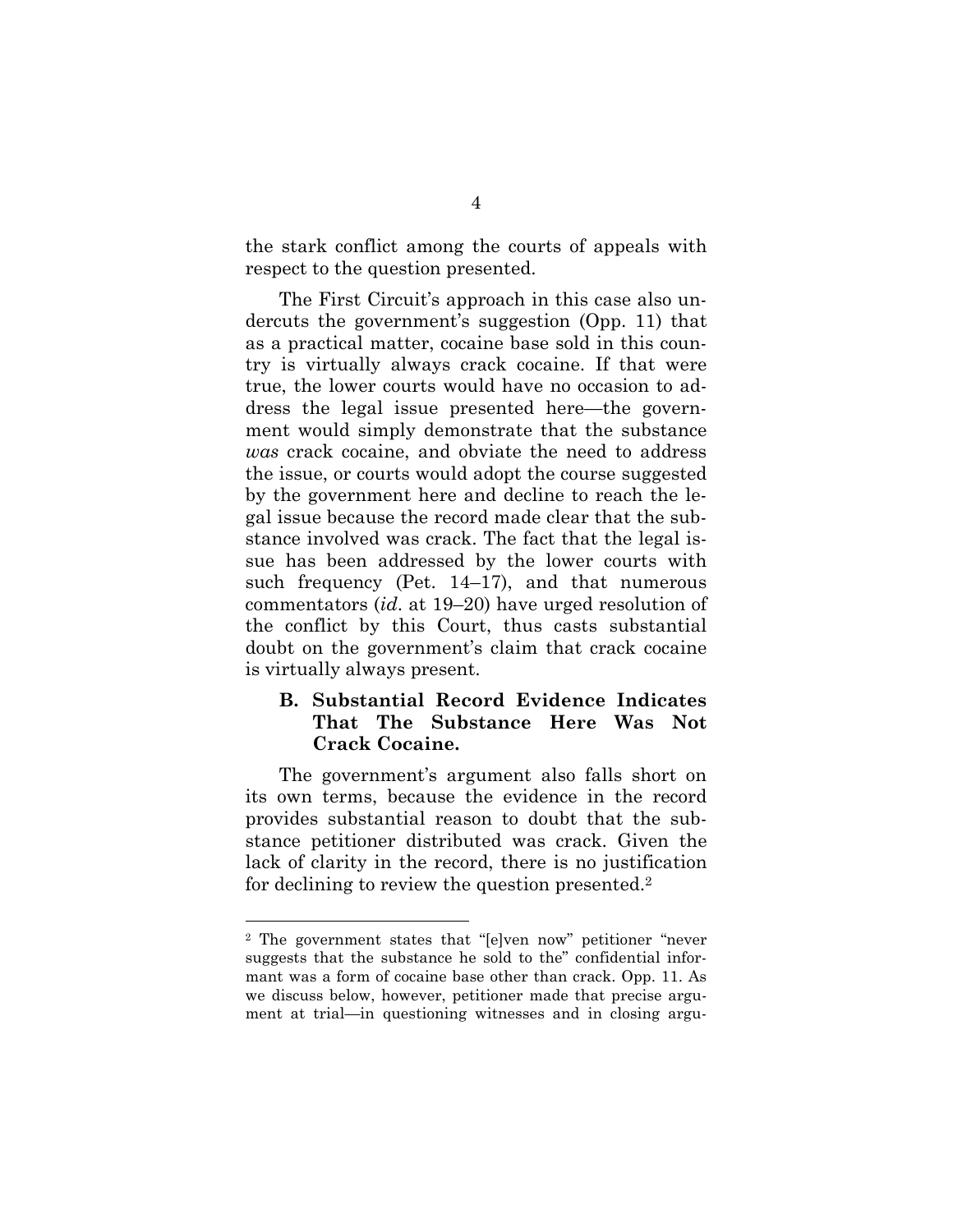1. Petitioner was convicted for distributing cocaine on two separate occasions. Pet. App. 2a. In February 2005, petitioner distributed 61.7 grams of powder cocaine. Tr. 482–483 (identifying substance as "cocaine hydrochloride," *i.e.*, cocaine powder (see Pet. 6)). During a second transaction in March 2005, the petitioner distributed 55.1 grams of a substance containing cocaine. Tr. 490. The latter transaction formed the basis for petitioner's ten-year mandatory minimum.

At trial, Betty Bleivik, a senior forensic chemist for the Drug Enforcement Administration, testified that the substance from the March 2005 transaction ("Government Exhibit 6") contained "cocaine and some cocaine artifacts." Tr. 491. She likewise testified that the substance contained "cocaine base." *Id*. at 491; see also *id*. at 492. Significantly, *Bleivik, the government's own witness, never testified that the substance was crack.*

During cross-examination, counsel for petitioner pressed exactly that point. He asked Bleivik: "what does one have to do" in order "to get from [cocaine hydrochloride] to what is commonly referred to as crack?" Tr. 497. She answered that "[o]ne has to remove that hydrochloride salt from the cocaine molecule" and observed that sodium bicarbonate (*i.e.*, "baking soda") is "very commonly used" to produce "crack." *Ibid*. <sup>3</sup> Yet Bleivik confirmed that she "was

ment. Those facts, reflected in the trial court record, are dispositive of the government's argument. Extra-record assertions in briefs are not relevant, much less required.

<sup>3</sup> Bleivik's testimony on this point was consistent with the Sentencing Guidelines, which note that "crack" cocaine is "usually prepared by processing cocaine hydrochloride and sodium bicarbonate." U.S.S.G. § 2D1.1(c), Note (D).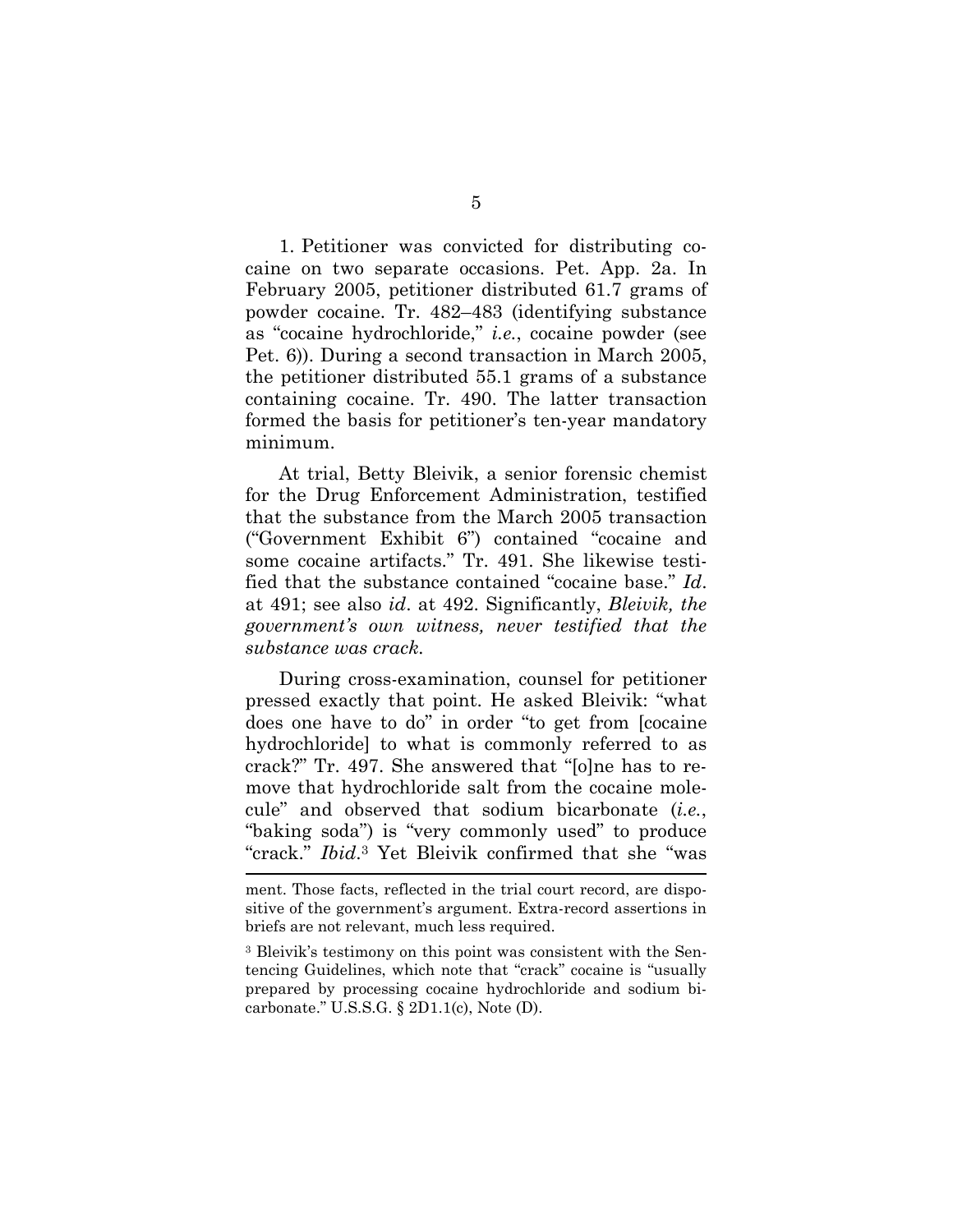not able to identify any sodium bicarbonate in government Exhibit 6." Tr. 499; see also *ibid*. ("Government Exhibit is cocaine base, and I was not able to identify any baking soda in that sample.").

Far from "overwhelmingly confirming" that the substance was crack (Opp. 9), the trial evidence thus demonstrated only that the petitioner sold a form of cocaine that was chemically basic (*i.e.*,  $C_{17}H_{21}NO<sub>4</sub>$ ); the expert witness never testified that the substance was crack, rather than some other form of chemically basic cocaine, such as coca paste, non-powder cocaine, or freebase cocaine. See Pet. 6–7. If anything, the lack of sodium bicarbonate suggested that the substance was *not* crack at all.

2. The government bases its contrary assertion on scattered snippets from the trial record. Even taken on their own—and certainly when viewed in light of the government's failure to elicit key evidence from its own expert—these factors provide no basis for concluding that the cocaine here definitely was crack.

*First*, the government is just plain wrong in suggesting (Opp. 11) that the district court found the substance involved in the March 2005 transaction to be crack. During the jury charge, the district court made clear that, in the First Circuit, there is no relevant distinction between "crack" and "cocaine base," using both terms interchangeably. See Tr. 585–586 ("We've heard talk about it in terms of crack cocaine, and you can understand here that the statute that's relevant asks about cocaine base. Crack cocaine is a form of cocaine base, so you'll tell us whether or not what was involved is cocaine base \* \* \*."). That instruction, as the First Circuit concluded below, "accord[ed]" with established circuit precedent "h[old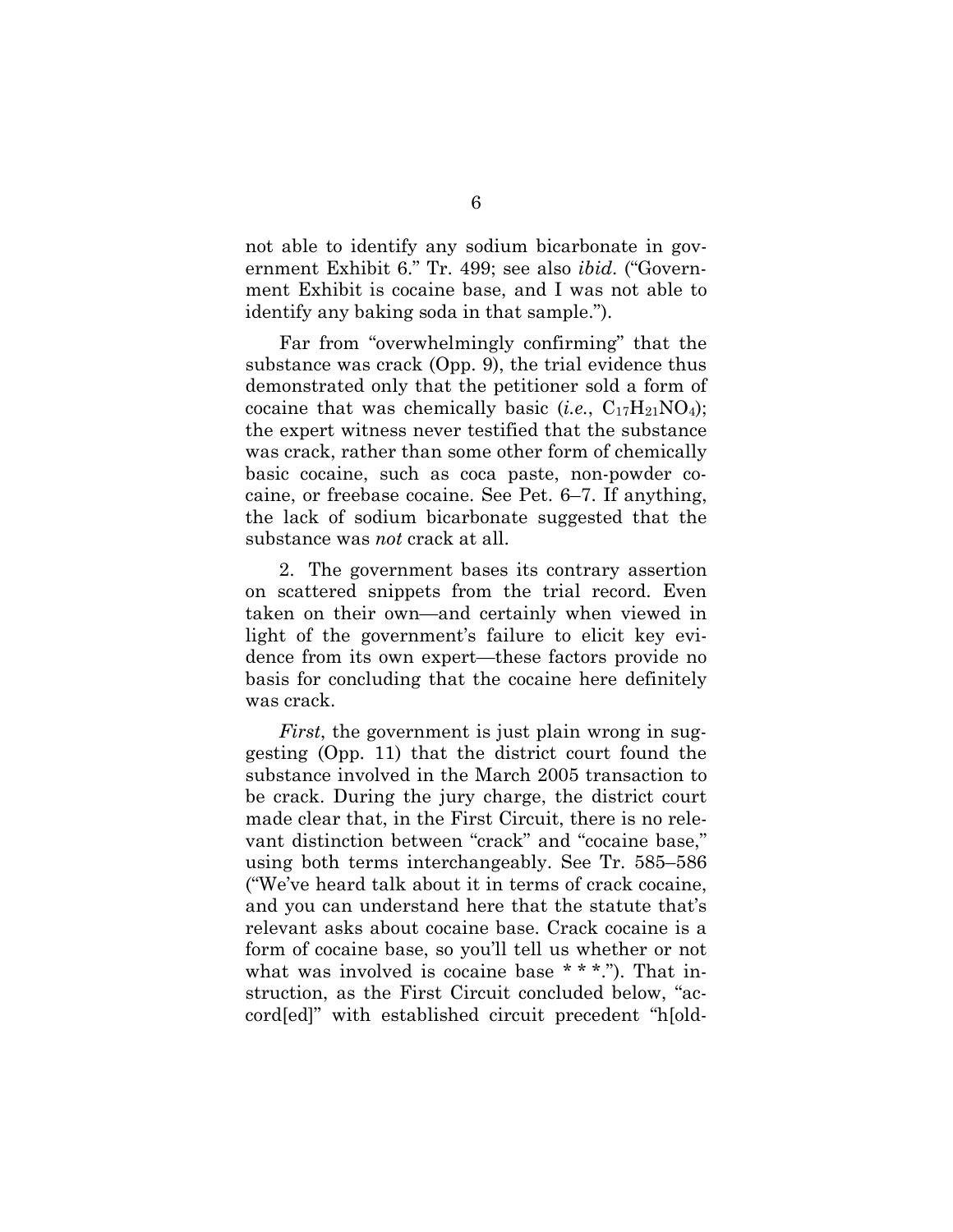ing] that 'cocaine base' refers to 'all forms of cocaine base, including *but not limited to* crack cocaine.'" Pet. App. 10a–11a (emphasis added) (quoting *United States* v. *Anderson*, 452 F.3d 66, 86–87 (1st Cir. 2006)).

Because circuit precedent rendered irrelevant any distinction between crack cocaine specifically and alkaloid cocaine generally, the district court and the parties used the terms "crack" cocaine and "cocaine base" interchangeably at the sentencing hearing. That usage—adopted after the district court's ruling on the meaning of "cocaine base"—does not represent a holding by the district court (especially in light of the court's conclusion that such a determination was unnecessary) and certainly provides no basis for a determination that crack cocaine specifically was involved.

*Second*, the government's reliance (Opp. 9, 11) on a few out-of-context statements by petitioner's counsel is nothing short of bizarre. Petitioner contended at trial that the substance was *not* crack, and vigorously sought a jury instruction allowing the jury to make a determination to that effect. Tr. 512. And trial counsel's cross-examination of Bleivik was designed specifically to demonstrate that the substance was *not* crack. See Tr. 497–499.

Nor did petitioner in the course of his sentencing memorandum concede that the substance he distributed was, as a matter of fact, crack. After the district court rejected petitioner's argument concerning the interpretation of Section 841(b)(1), petitioner's counsel simply followed the court, the government, and the common vernacular in loosely referring to all alternatives to "powder cocaine" as "crack cocaine." See Sentencing Memo. at 6 (observing that the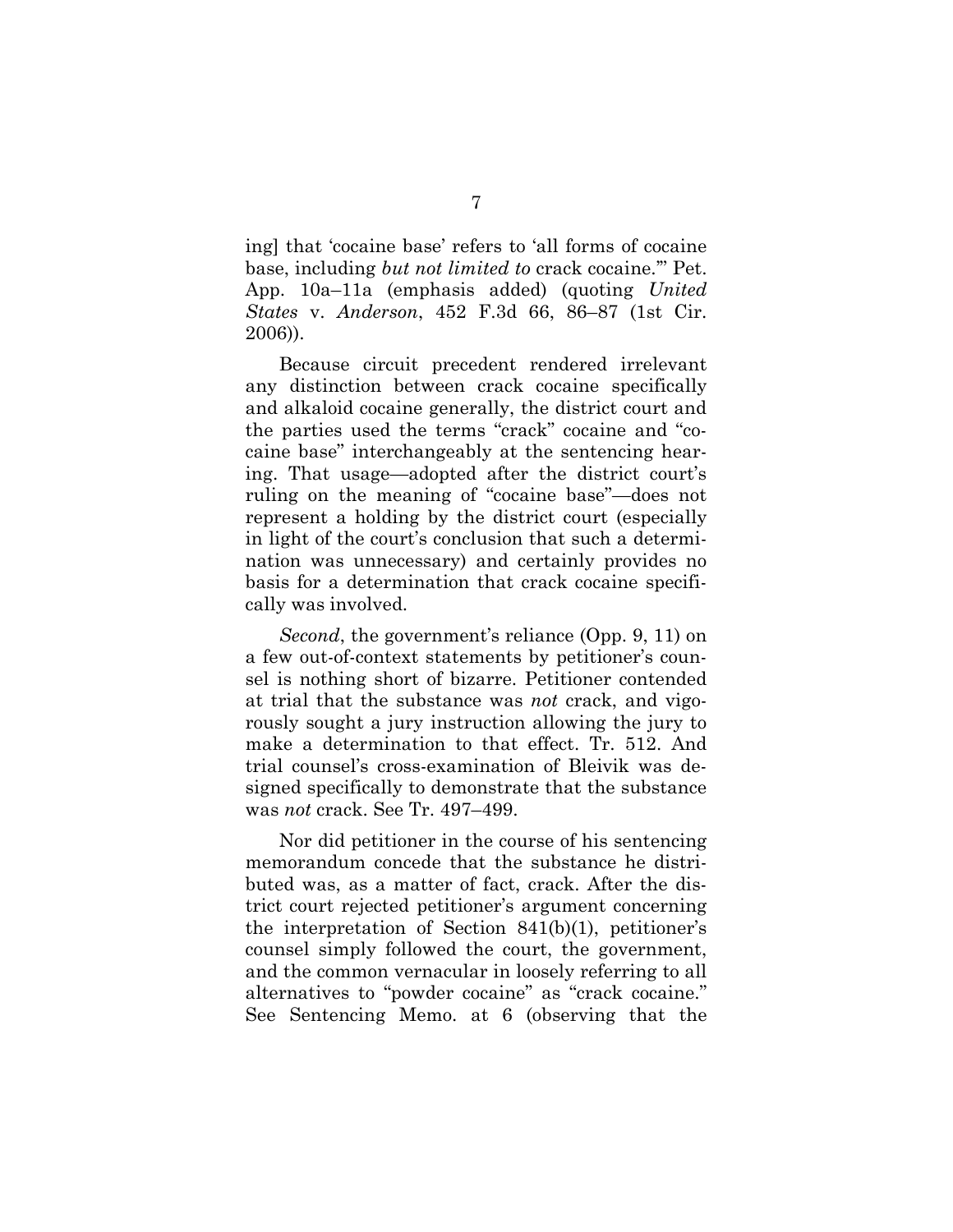"mandatory minimum sentence" applies to "crack cocaine" as distinguished from "powder cocaine"). Indeed, in the sentencing memorandum, petitioner's counsel defined the term "crack cocaine" as interchangeable with "cocaine base." *Id*. at 1.

Certainly, nothing trial counsel said there or at any other time amounted to the kind of "formal stipulation[]" that "ha[s] the effect of withdrawing a fact from issue and dispensing wholly with the need for proof of the fact." *Christian Legal Soc'y* v. *Martinez*, 130 S. Ct. 2971, 2983 (2010). That is how the First Circuit saw it as well, observing that petitioner's "contention, *which was preserved in the district court*, is that the statute should be read to apply only to that form of cocaine base called crack" and thus requires a finding to that effect. Pet. App. 9a (emphasis added).<sup>4</sup>

*Third*, although the confidential informant, acting at the direction of the government, requested that petitioner sell him crack cocaine (Opp. 9–10), what the informant *asked for* and *believed* he was receiving obviously has no bearing on the chemical composition of what petitioner *actually* provided. And while the government asserts that the substance

<sup>4</sup> The government also faults petitioner for failing to dispute the presentence report's characterization of the substance as crack cocaine. See Opp. 10. But petitioner's trial counsel plainly made a judgment to focus his argument at sentencing on the claim that the government engaged in sentencing factor manipulation (see Pet. App. 3a, 6a–8a) because, if successful, that would have produced the largest sentence reduction. That strategic choice particularly in light of binding First Circuit precedent making any disputation concerning the type of cocaine base largely pointless—provides no support whatsoever for a concession that the substance in fact was "crack."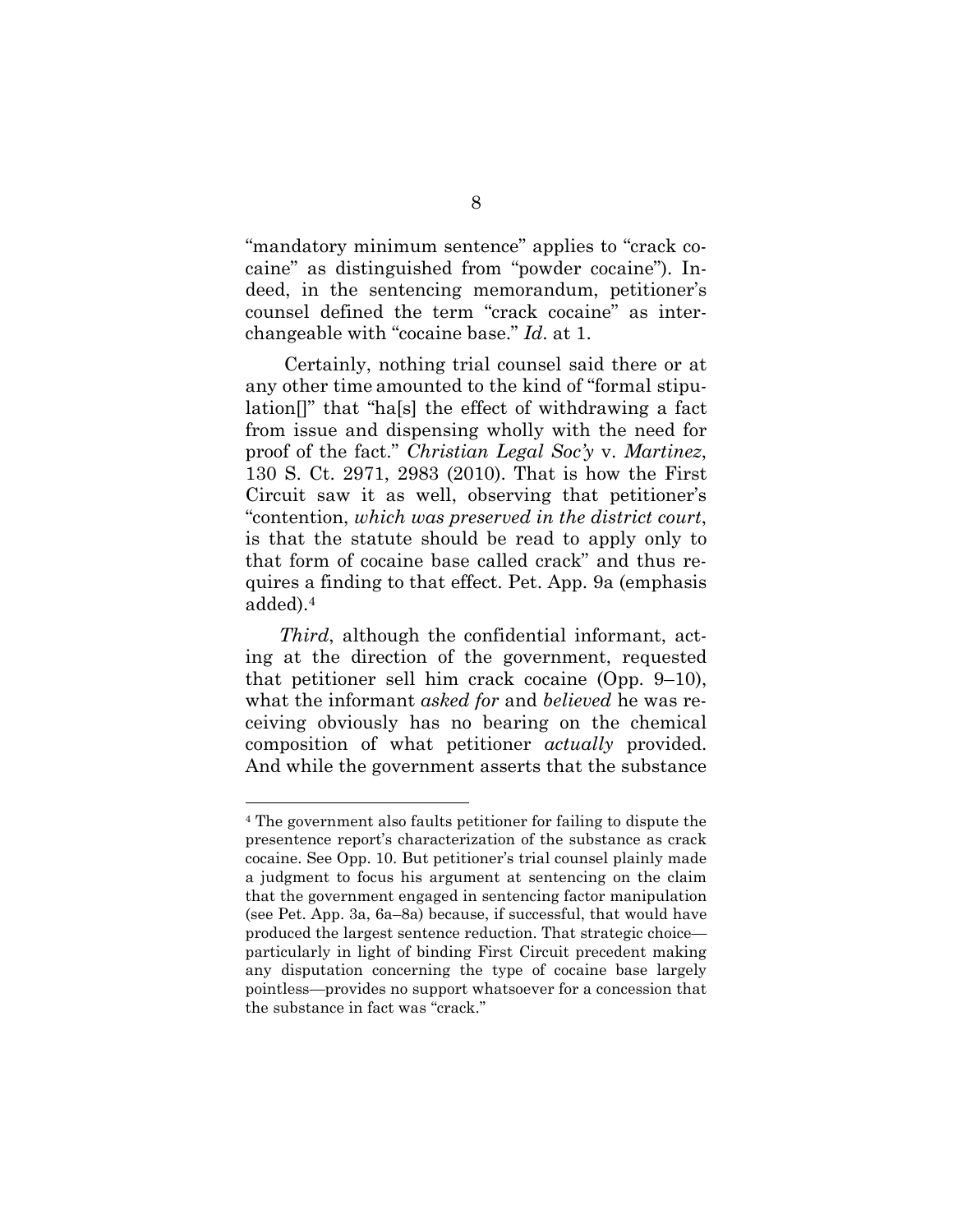was "chunky" and thus potentially "crack" cocaine (*id.* at 10), the substance introduced at trial was not in a "chunky" form. Tr. 493. Moreover, the substance petitioner distributed in February 2005, which the government concedes was cocaine hydrochloride (that is, "powder" rather than "crack" cocaine), was *also* described by the informant at trial as "chunky." Tr. 234. Thus the isolated fact that the informant observed that the substance was "chunky" surely does not demonstrate that it was crack.

There is accordingly no basis for denying review on the ground that the record in this case conclusively demonstrates that the cocaine involved here was crack. Should petitioner prevail in this appeal, that factual question would be an issue for resolution on remand.<sup>5</sup>

<sup>5</sup> The government also argues (Opp. 6–8) that the court of appeals correctly interpreted the relevant statutory provision. That contention of course provides no basis for denying review. And the government's position is unpersuasive in any event. For reasons we have explained (see Pet. 22–25), the government's reading would, for example, render substantial portions of Section 841(b)(1) meaningless. According to the government, Section  $841(b)(1)(A)(iii)$  would impose a ten-year mandatory minimum for distribution of just 50 grams of coca leaves, despite that in Section  $841(b)(1)(A)(ii)$  Congress specifically determined that coca leaves should carry a ten-year minimum sentence only when an individual distributes 5,000 grams of that substance. The government makes no attempt to harmonize these provisions. The legislative history also unambiguously indicates that Congress used the term "cocaine base" to mean exclusively "crack" cocaine (see Pet. 26–27), a conclusion independently necessitated by the rule of lenity (see *id*. at 27–28).